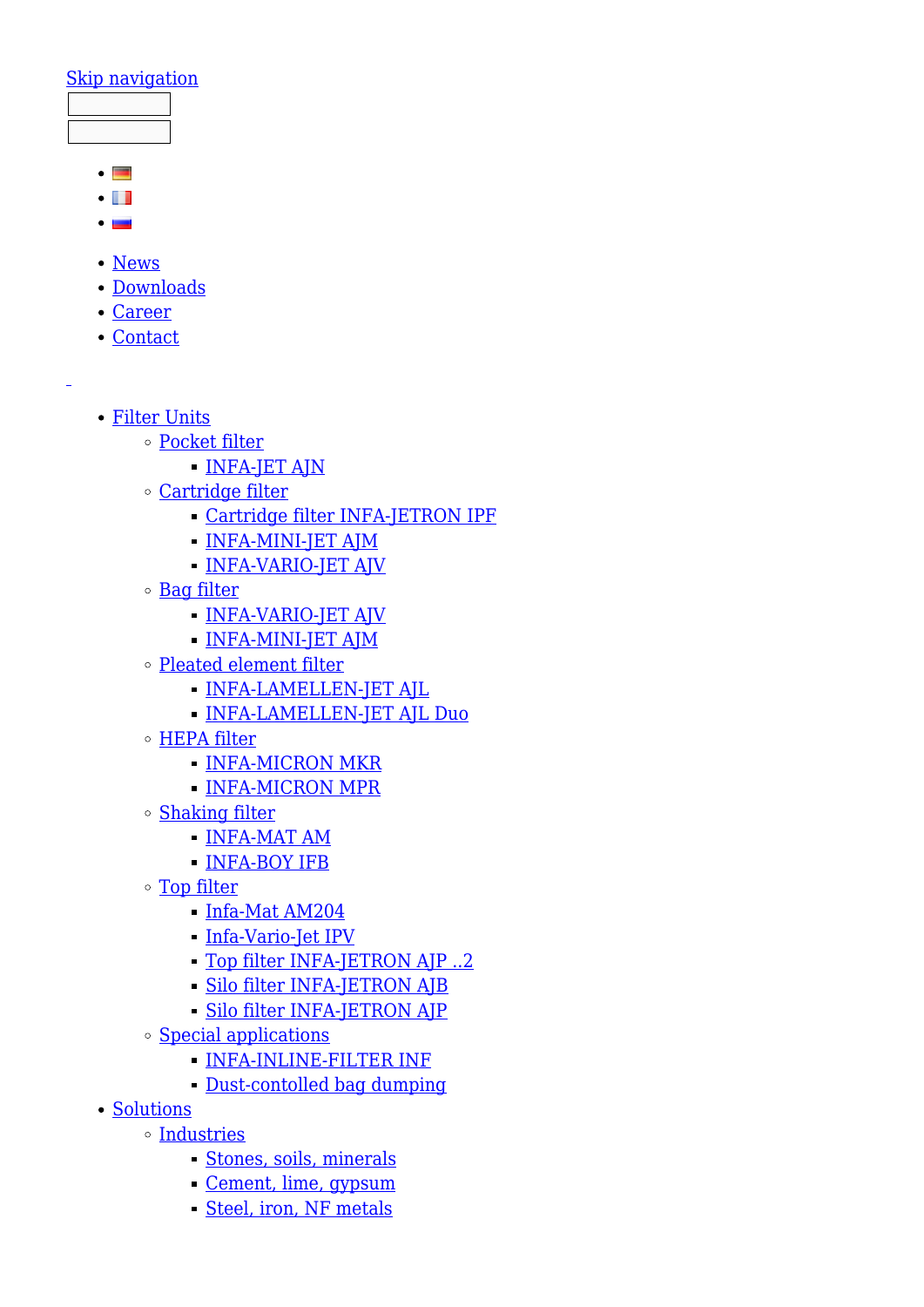- [Food products](https://www.infastaub.com/solutions/industries/food-products/)
- [Chemistry, pharmaceutical industry](https://www.infastaub.com/solutions/industries/chemistry-pharmaceutical-industry/)
- [Energy](https://www.infastaub.com/solutions/industries/energy/)
- [Recycling, disposal](https://www.infastaub.com/solutions/industries/recycling-disposal/)
- [Glass, ceramic industry](https://www.infastaub.com/solutions/industries/glass-ceramic-industry/)
- [Paints, lacquers, surfaces](https://www.infastaub.com/solutions/industries/paints-lacquers-surfaces/)
- [Plastics](https://www.infastaub.com/solutions/industries/plastics/)
- [Applications](https://www.infastaub.com/solutions/applications/)
	- [Dedusting tablet production](https://www.infastaub.com/solutions/applications/dedusting-tablet-production/)
	- [Dedusting sack emptying](https://www.infastaub.com/solutions/applications/dedusting-sack-emptying/)
	- [Dedusting conveyors](https://www.infastaub.com/solutions/applications/dedusting-conveyors/)
	- [Dedusting waste recycling](https://www.infastaub.com/solutions/applications/dedusting-waste-recycling/)
	- [Dedusting working places](https://www.infastaub.com/solutions/applications/dedusting-working-places/)
	- [Dedusting production of baby food](https://www.infastaub.com/solutions/applications/dedusting-production-of-baby-food/)
	- [Dedusting glass production](https://www.infastaub.com/solutions/applications/dedusting-glass-production/)
	- [Dedusting wood working](https://www.infastaub.com/solutions/applications/dedusting-wood-working/)
	- [Dedusting mixing and filling plants](https://www.infastaub.com/solutions/applications/dedusting-mixing-and-filling-plants/)
	- [Dedusting radioactive residues](https://www.infastaub.com/solutions/applications/dedusting-radioactive-residues/)
	- [Dedusting recycling materials](https://www.infastaub.com/solutions/applications/dedusting-recycling-materials/)
	- [Dedusting ship unloading](https://www.infastaub.com/solutions/applications/dedusting-ship-unloading/)
	- [Silo dedusting](https://www.infastaub.com/solutions/applications/silo-dedusting/)
	- [Dedusting spray drying](https://www.infastaub.com/solutions/applications/dedusting-spray-drying/)
	- [Dedusting steel production](https://www.infastaub.com/solutions/applications/dedusting-steel-production/)
	- [Dedusting plastics](https://www.infastaub.com/solutions/applications/dedusting-plastics/)
- [Service](https://www.infastaub.com/service/)
	- [Service features](https://www.infastaub.com/service/service-features/)
	- o [Spare parts service](https://www.infastaub.com/service/spare-parts-service/)
	- [Downloads](https://www.infastaub.com/service/downloads/)
- [Knowledge of dust removal](https://www.infastaub.com/knowledge-of-dust-removal/)
	- [Encyclopaedia about dedusting](https://www.infastaub.com/knowledge-of-dust-removal/encyclopaedia-about-dedusting/)
		- **[Dedusting](https://www.infastaub.com/knowledge-of-dust-removal/encyclopaedia-about-dedusting/dedusting/)**
		- [Planning](https://www.infastaub.com/knowledge-of-dust-removal/encyclopaedia-about-dedusting/planning/)
		- [Depth filter](https://www.infastaub.com/knowledge-of-dust-removal/encyclopaedia-about-dedusting/depth-filter/)
		- [Cleanable filter](https://www.infastaub.com/knowledge-of-dust-removal/encyclopaedia-about-dedusting/cleanable-filter/)
		- [Filter cleaning](https://www.infastaub.com/knowledge-of-dust-removal/encyclopaedia-about-dedusting/filter-cleaning/)
		- [Explosion protection](https://www.infastaub.com/knowledge-of-dust-removal/encyclopaedia-about-dedusting/explosion-protection/)
		- [Filter media](https://www.infastaub.com/knowledge-of-dust-removal/encyclopaedia-about-dedusting/filter-media/)
		- [Containment](https://www.infastaub.com/knowledge-of-dust-removal/encyclopaedia-about-dedusting/containment/)
		- [Legal regulations](https://www.infastaub.com/knowledge-of-dust-removal/encyclopaedia-about-dedusting/legal-regulations/)
	- [Glossary](https://www.infastaub.com/knowledge-of-dust-removal/glossary/)
	- [Bulk densities](https://www.infastaub.com/knowledge-of-dust-removal/bulk-densities/)
- [Company](https://www.infastaub.com/company/)
	- [About us](https://www.infastaub.com/company/about-us/)
		- [Job & Karriere](https://www.infastaub.com/company/about-us/job-karriere/)
		- [History](https://www.infastaub.com/company/about-us/history/)
		- [Videos](https://www.infastaub.com/company/about-us/videos/)
		- [Imprint](https://www.infastaub.com/company/about-us/imprint/)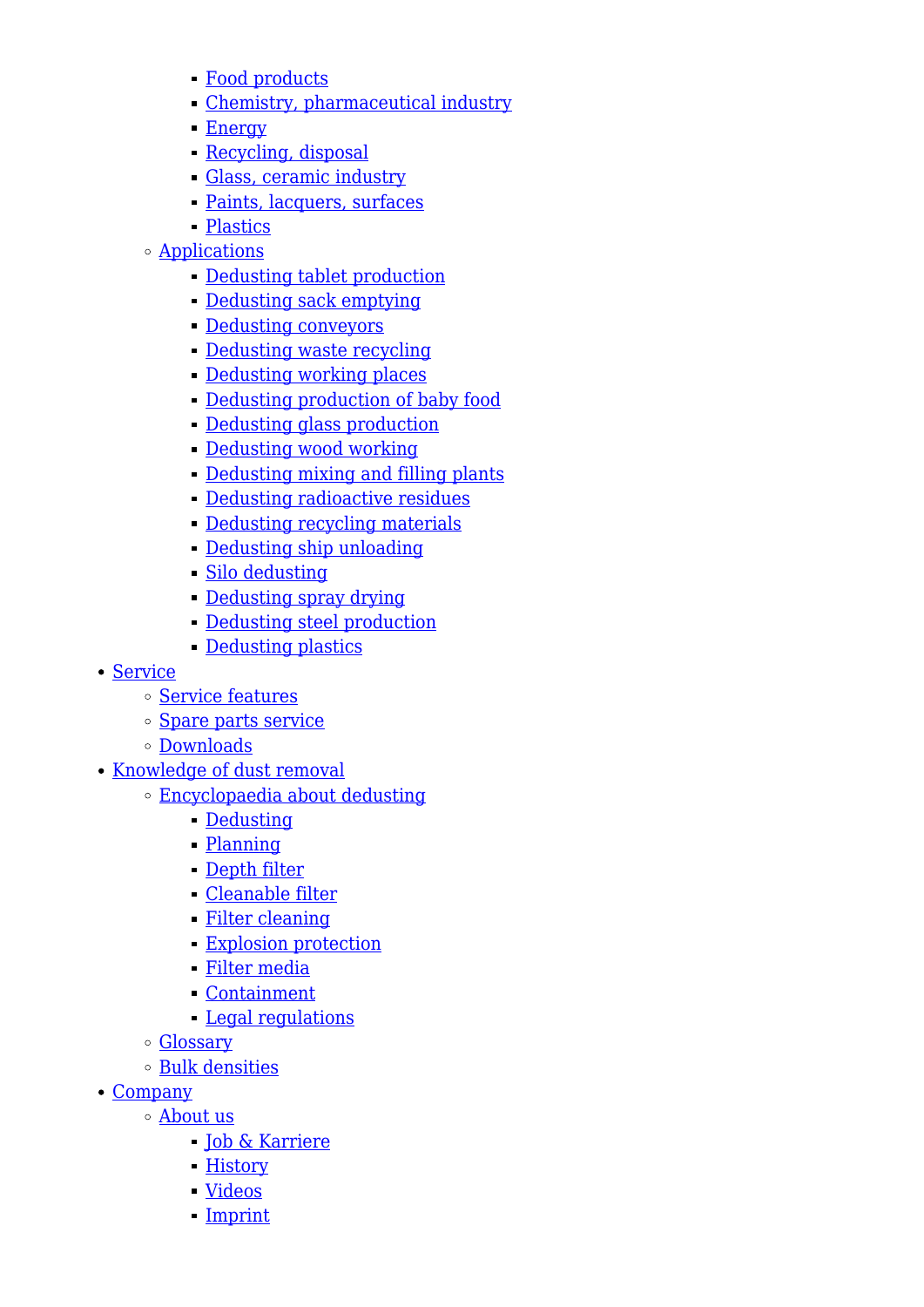- o [Infastaub news](https://www.infastaub.com/company/infastaub-news/)
	- [News](https://www.infastaub.com/company/infastaub-news/news/)
	- [Fair dates](https://www.infastaub.com/company/infastaub-news/fair-dates/)
	- [Newsletter](https://www.infastaub.com/company/infastaub-news/newsletter/)
- [Contact](https://www.infastaub.com/company/contact/)
	- [Infastaub GmbH](https://www.infastaub.com/company/contact/infastaub-gmbh/)
	- [Infastaub worldwide](https://www.infastaub.com/company/contact/infastaub-worldwide/)
	- [Contact form](https://www.infastaub.com/company/contact/contact-form/)
- [News](https://www.infastaub.com/user-navigation/news/)
- [Downloads](https://www.infastaub.com/user-navigation/downloads/)
- [Career](https://www.infastaub.com/user-navigation/career/)
- [Contact](https://www.infastaub.com/user-navigation/contact/)
- [Infastaub.de](https://www.infastaub.com/home/)
- [Company](https://www.infastaub.com/company/)
- [Contact](https://www.infastaub.com/company/contact/)
- [Infastaub GmbH](https://www.infastaub.com/company/contact/infastaub-gmbh/)

#### **Contact Sales Representatives Germany**

Fill in your complete German area code in order to find the correct contact for your area.



# **Contact**

[General Manager](#page--1-0)



**Berthold Geppert, Dipl.-Ing.**

General Manager

[b.geppert\(at\)infastaub.de](https://www.infastaub.com/javascript:linkTo_UnCryptMailto()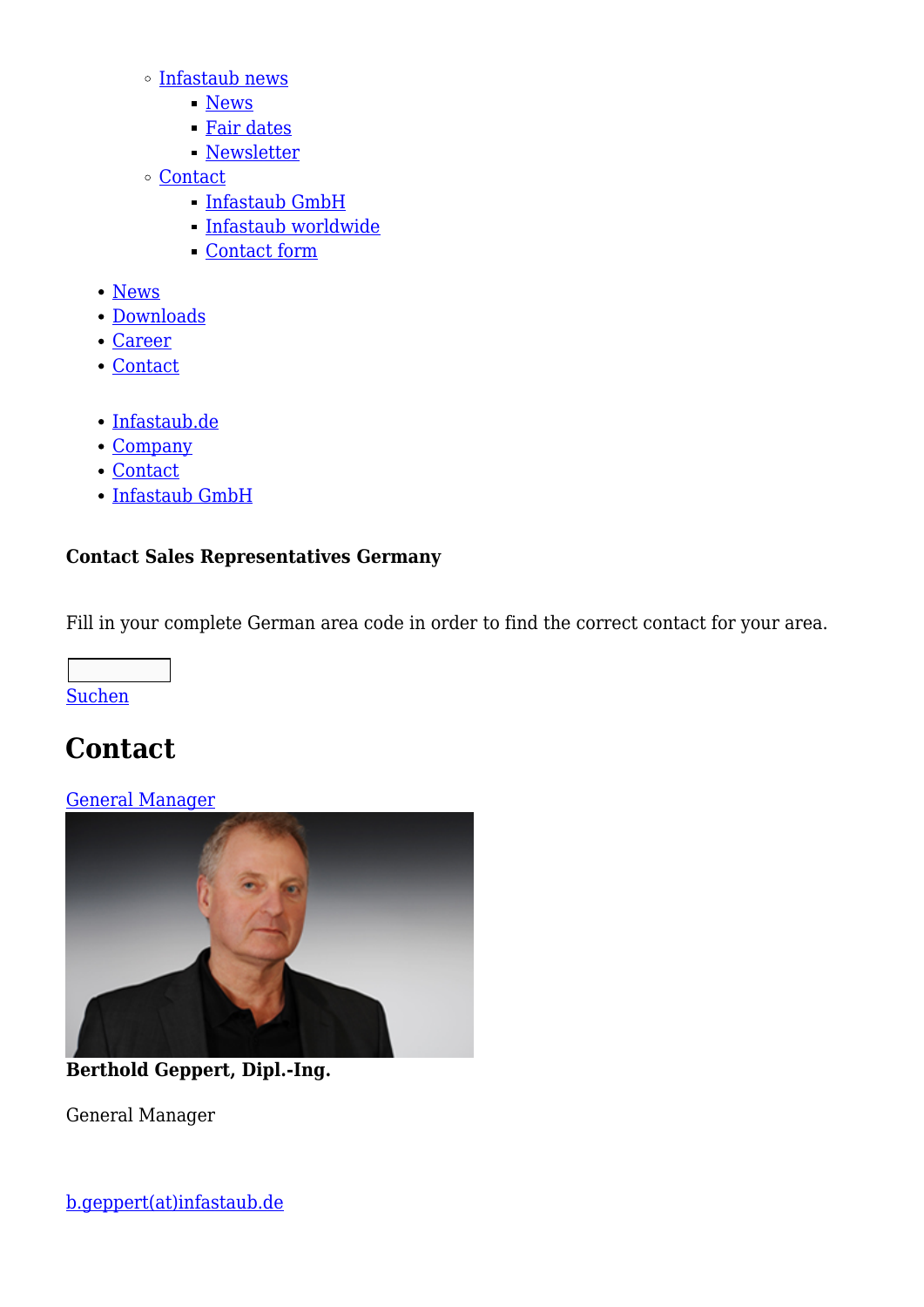### Tel.: +49 6172 3098-28

[General Manager Sales](#page--1-0)



**Klaus Schott, Dipl.-Ing. (FH)**

Head of Sales

[k.schott\(at\)infastaub.de](https://www.infastaub.com/javascript:linkTo_UnCryptMailto()

Tel.: +49 6172 3098-24

# [Sales back office](#page--1-0)



**Hans-Jürgen Hof**

Team manager Sales representatives

[hj.hof\(at\)infastaub.de](https://www.infastaub.com/javascript:linkTo_UnCryptMailto()

Tel.: +49 6172 3098-46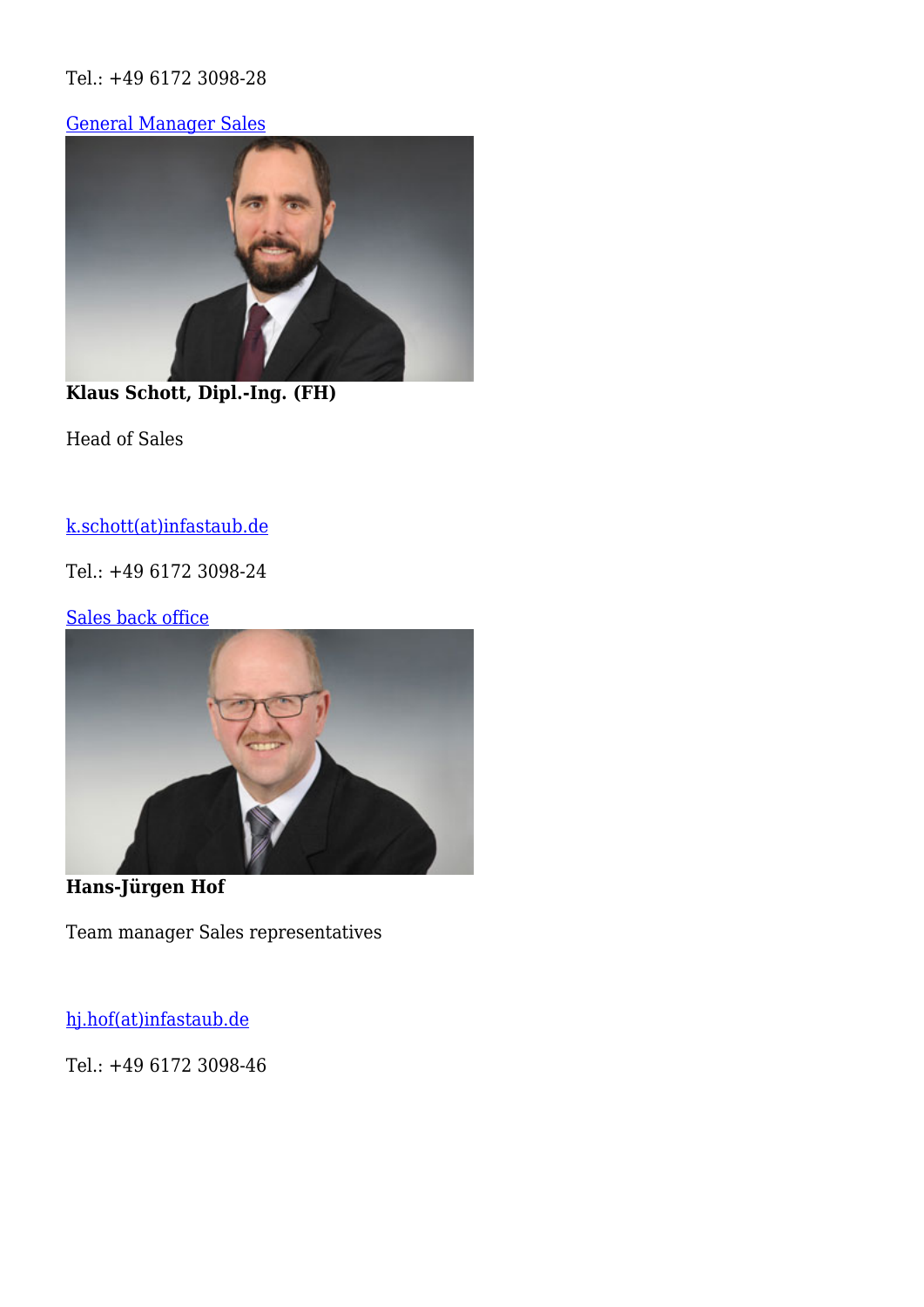

**Petra Buhlmann**

Sales assistance

[p.buhlmann\(at\)infastaub.de](https://www.infastaub.com/javascript:linkTo_UnCryptMailto()

Tel.: +49 6172 3098-48



**Elmar Gravel, Dipl.-Ing.**

[e.gravel\(at\)infastaub.de](https://www.infastaub.com/javascript:linkTo_UnCryptMailto()

Tel.: +49 6172 3098-65



**Björn Marx**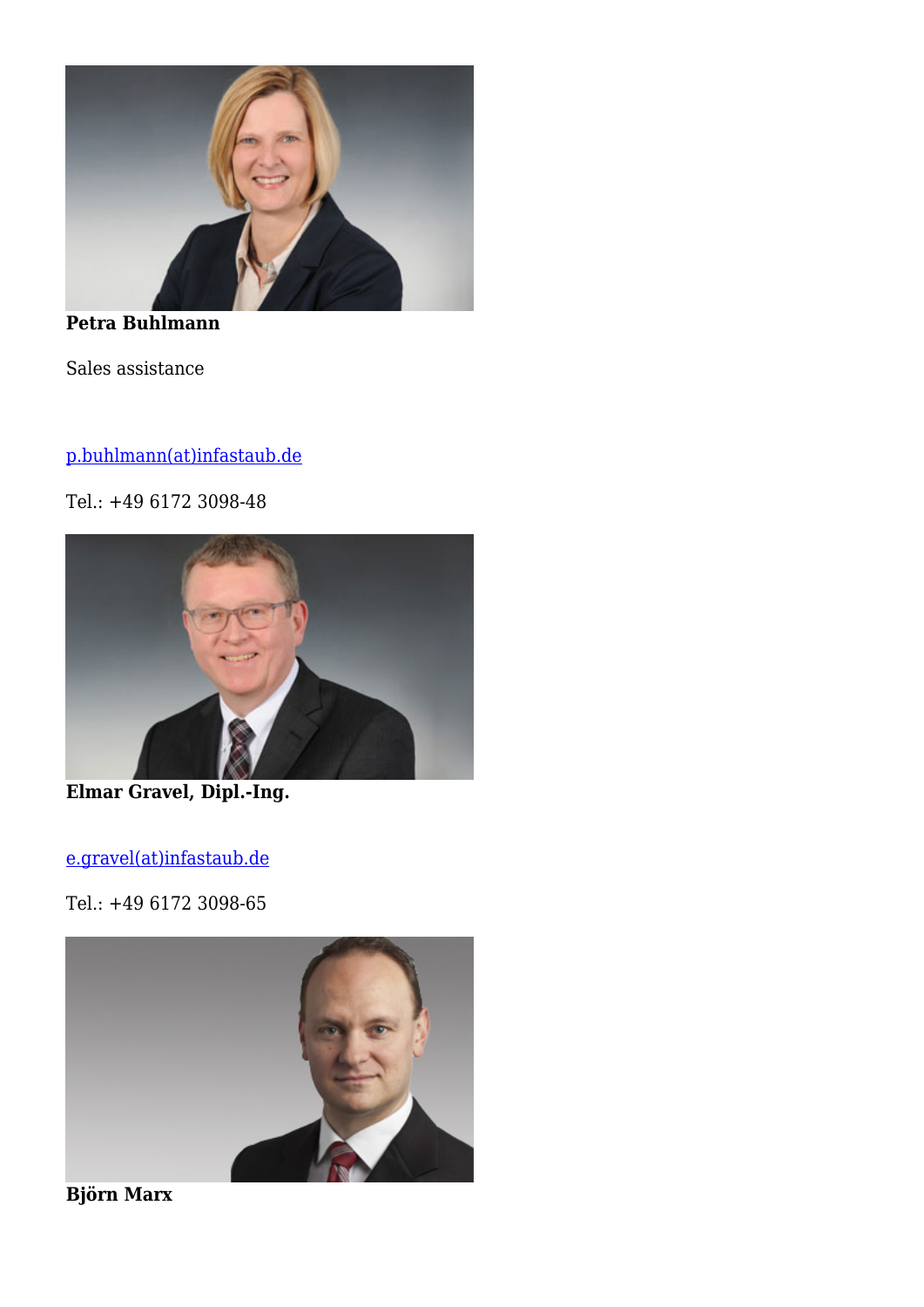### [b.marx\(at\)infastaub.de](https://www.infastaub.com/javascript:linkTo_UnCryptMailto()

#### Tel.: +49 6172 3098-49



**Tim Wistuba, B. Eng.**

#### [t.wistuba\(at\)infastaub.de](https://www.infastaub.com/javascript:linkTo_UnCryptMailto()

Tel.: +49 6172 3098-39



**Ina Schäfermeier**

[i.schaefermeier\(at\)infastaub.de](https://www.infastaub.com/javascript:linkTo_UnCryptMailto()

Tel.: +49 6172 3098-22



**Larissa Schweighöfer, B. Eng.**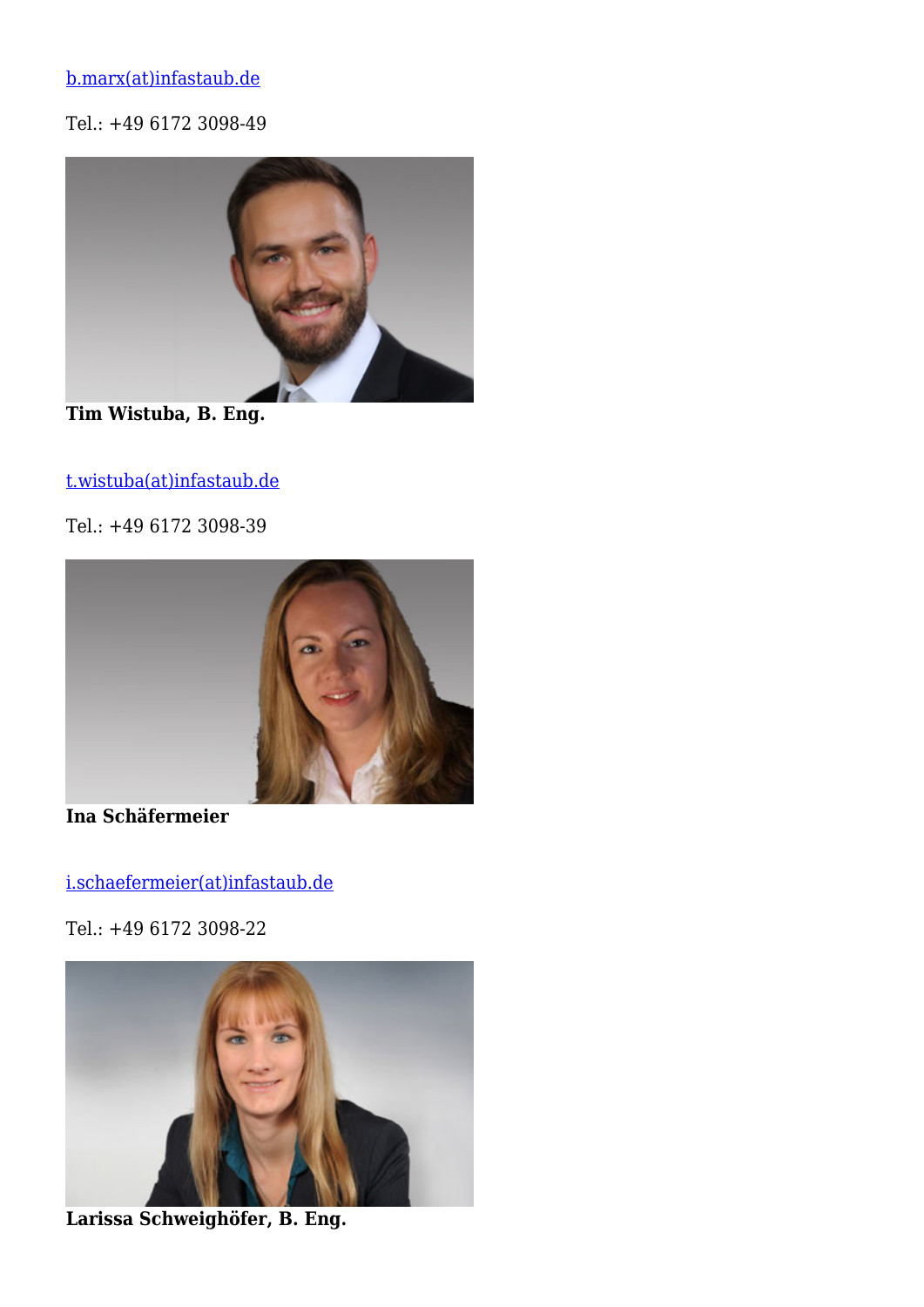[l.schweighoefer\(at\)infastaub.de](https://www.infastaub.com/javascript:linkTo_UnCryptMailto()

#### Tel.: +49 6172 3098-36



**Alexander Töws**

Russian Speaking Customers' Support

#### [a.toews\(at\)infastaub.de](https://www.infastaub.com/javascript:linkTo_UnCryptMailto()

Tel.: +49 661 2427-845

Fax: +49 661 2427-868



**Peter Richter**

Project engineer

[p.richter\(at\)infastaub.de](https://www.infastaub.com/javascript:linkTo_UnCryptMailto()

Tel.: +49 6172 3098-71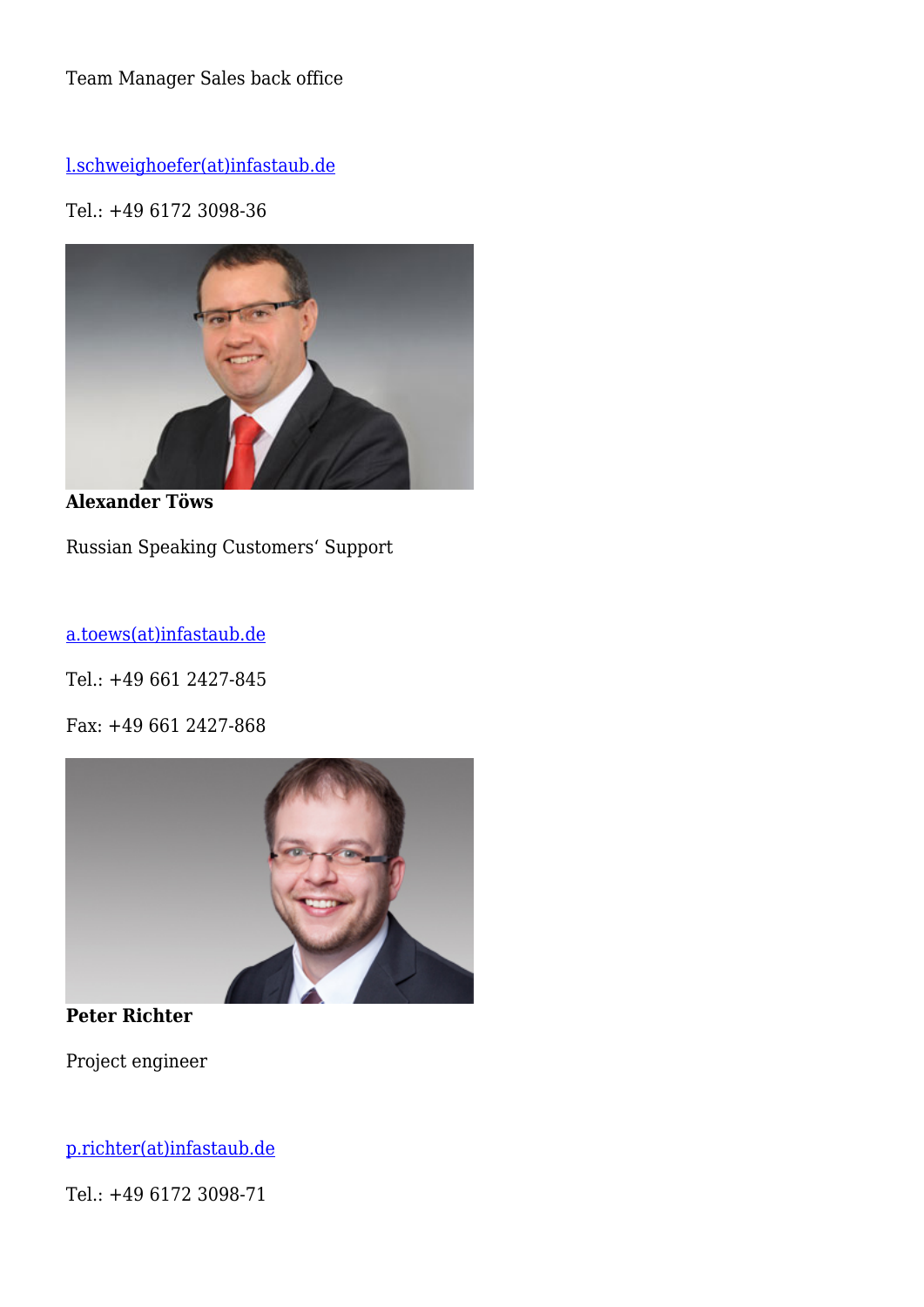#### Mob.: +49 174 1746052

[Sales representatives](#page--1-0)



**Bernhardt Becker, Dipl.-Ing. (FH)**

Sales office Bavaria and Austria

Kornstr. 6

86438 Kissing

[b.becker\(at\)infastaub.de](https://www.infastaub.com/javascript:linkTo_UnCryptMailto()

Tel.: +49 8233 79526-40

Mob.: +49 174 2583628

Fax: +49 8233 79526-49



**Ulrich Fechner**

Sales office West

Koggenweg 12

26506 Norden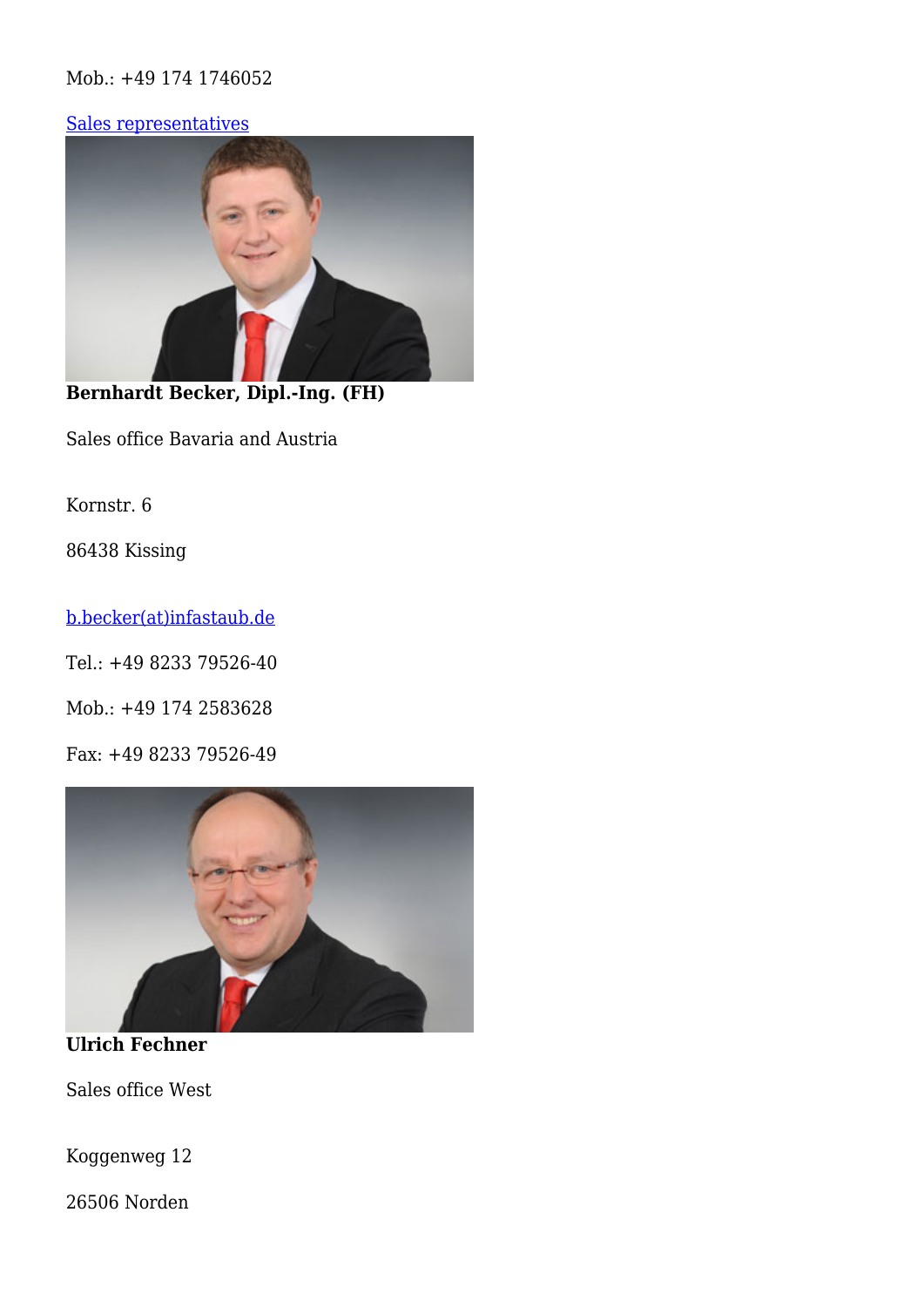[u.fechner\(at\)infastaub.de](https://www.infastaub.com/javascript:linkTo_UnCryptMailto()

Tel.: +49 4931 9304-041

Mob.: +49 173 5166290

Fax: +49 4931-9304-132



**Johannes Jäger, Dipl.-Ing.**

Sales office Mid-South

Römerstr. 59

67166 Otterstadt

[j.jaeger\(at\)infastaub.de](https://www.infastaub.com/javascript:linkTo_UnCryptMailto()

Tel.: +49 6232 317-401

Mob.: +49 173 9402794

Fax: +49 6232 317-410



**Jens Jauckus**

Sales office East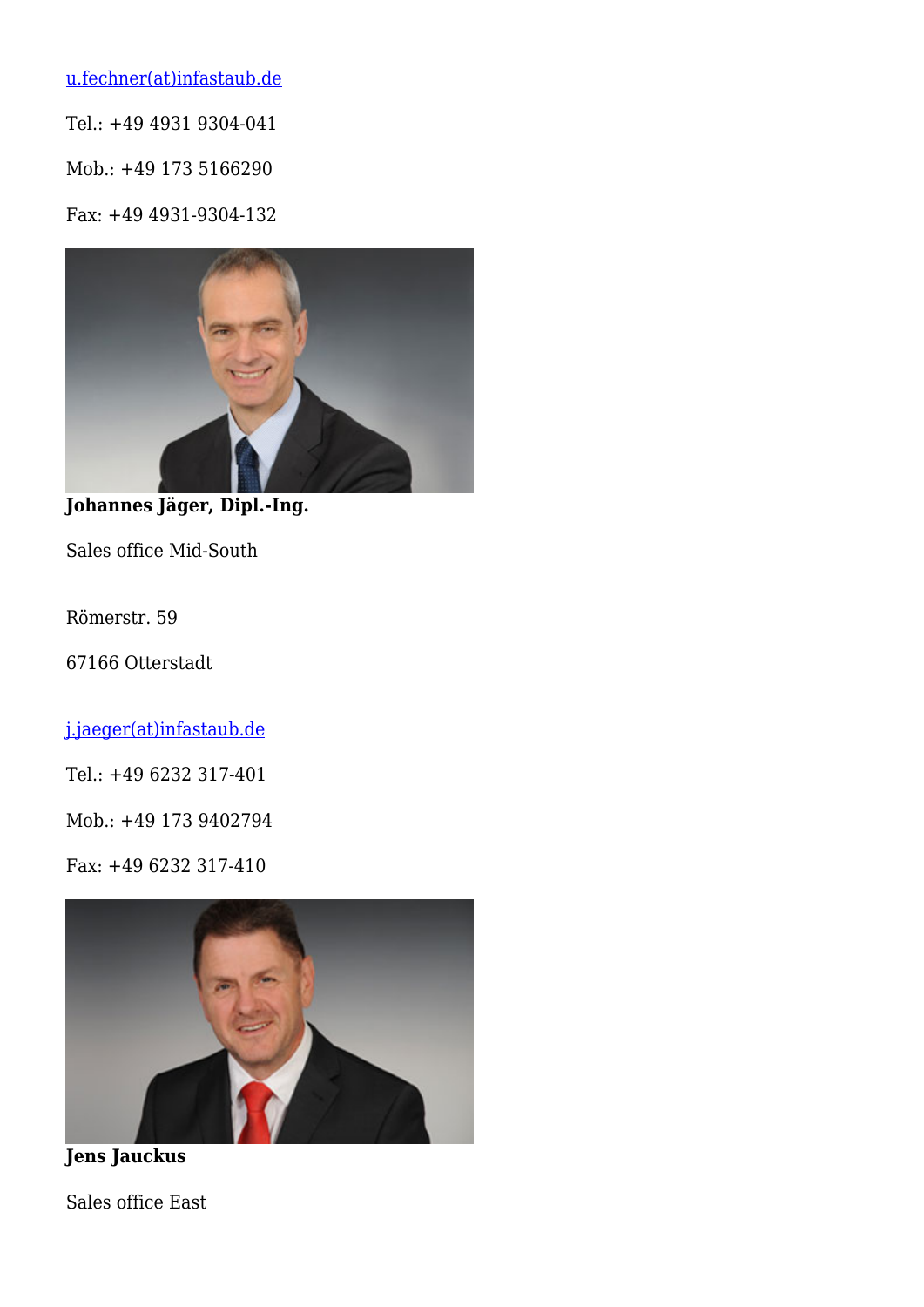Tröbsdorfer Weg 22

99428 Grammetal / OT Ulla

[j.jauckus\(at\)infastaub.de](https://www.infastaub.com/javascript:linkTo_UnCryptMailto()

Tel.: +49 3643 825009

Mob.: +49 173 2550622

Fax: +49 3643 7737629



**Andreas Müns, Dipl.-Ing. (FH)**

Sales office South and Switzerland

Straßburger Straße 15

77652 Offenburg

[a.muens\(at\)infastaub.de](https://www.infastaub.com/javascript:linkTo_UnCryptMailto()

Tel.: +49 781 91939-801

Mob.: +49 173 9759592

Fax: +49 781 91939-802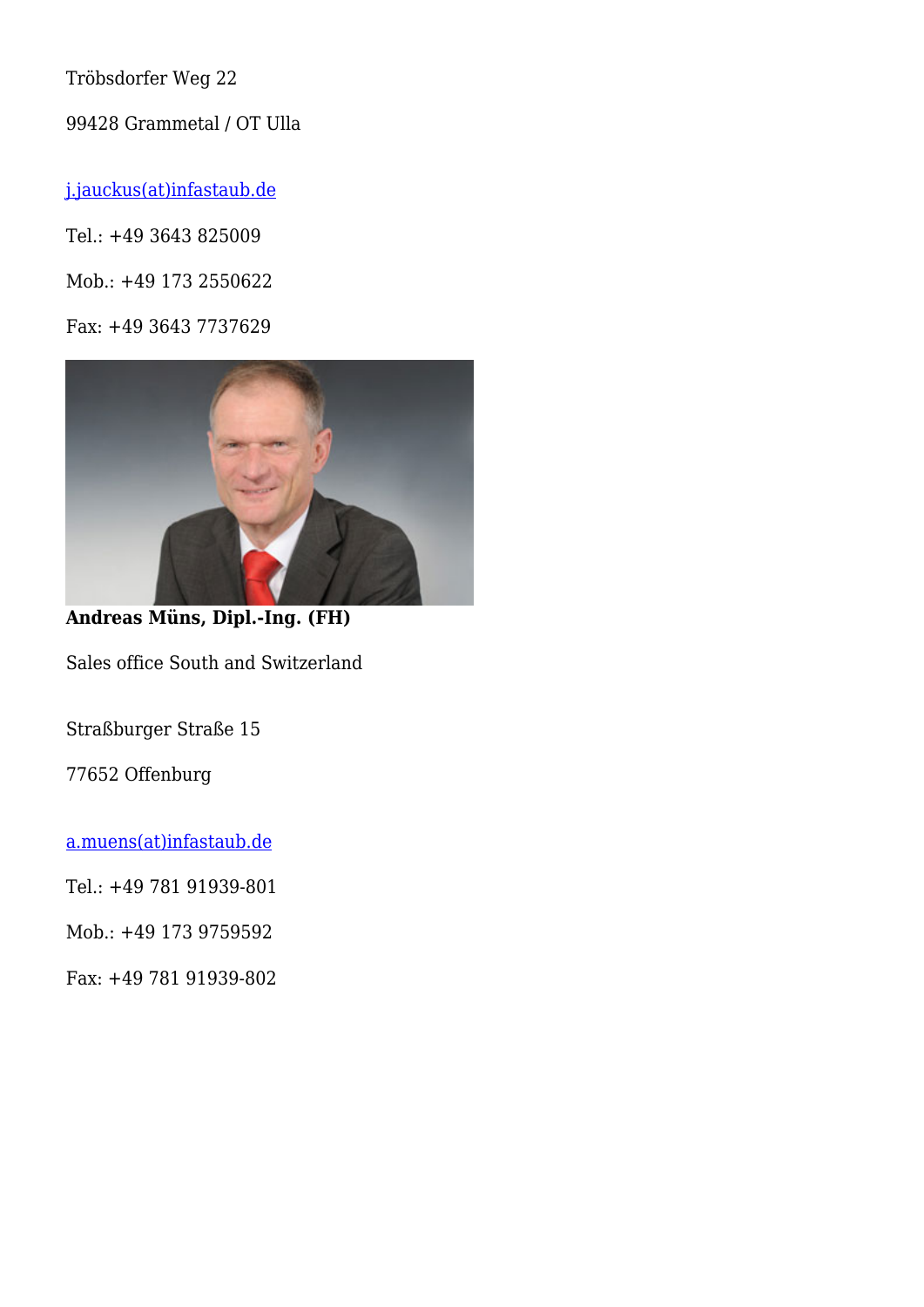

**Torsten Uhrig** Sales office Mid

An der Dornheck 13

65779 Kelkheim

[t.uhrig\(at\)infastaub.de](https://www.infastaub.com/javascript:linkTo_UnCryptMailto()

Tel.: +49 6195 976-308

Mob.: +49 173 9402598

Fax: +49 6195 976-311



**Bernhard Voß, Dipl.-Wirt.-Ing. (BA)**

Sales office North

Granatweg 2

23566 Lübeck

[b.voss\(at\)infastaub.de](https://www.infastaub.com/javascript:linkTo_UnCryptMailto()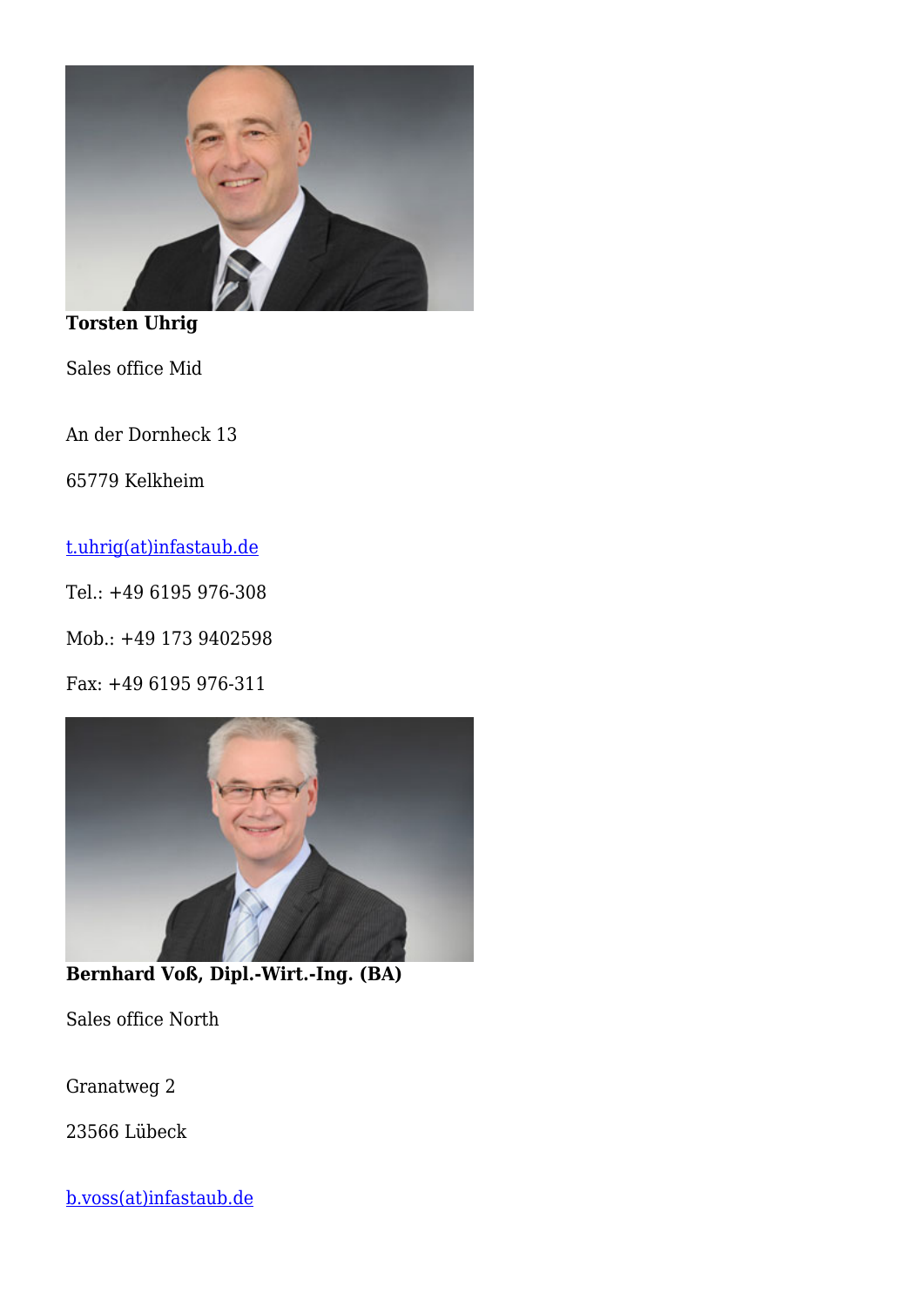Tel.: +49 451 607-2069

Mob.: +49 173 4797396

Fax: +49 451 607-2145

#### [Spare parts sales](#page--1-0)



**Sandra Zweifel**

#### [ersatz\(at\)infastaub.de](https://www.infastaub.com/javascript:linkTo_UnCryptMailto()

Tel.: +49 6172 3098-25



**Katharina Waack**

[ersatz\(at\)infastaub.de](https://www.infastaub.com/javascript:linkTo_UnCryptMailto()

Tel.: +49 6172 3098-59

[Customer service](#page--1-0)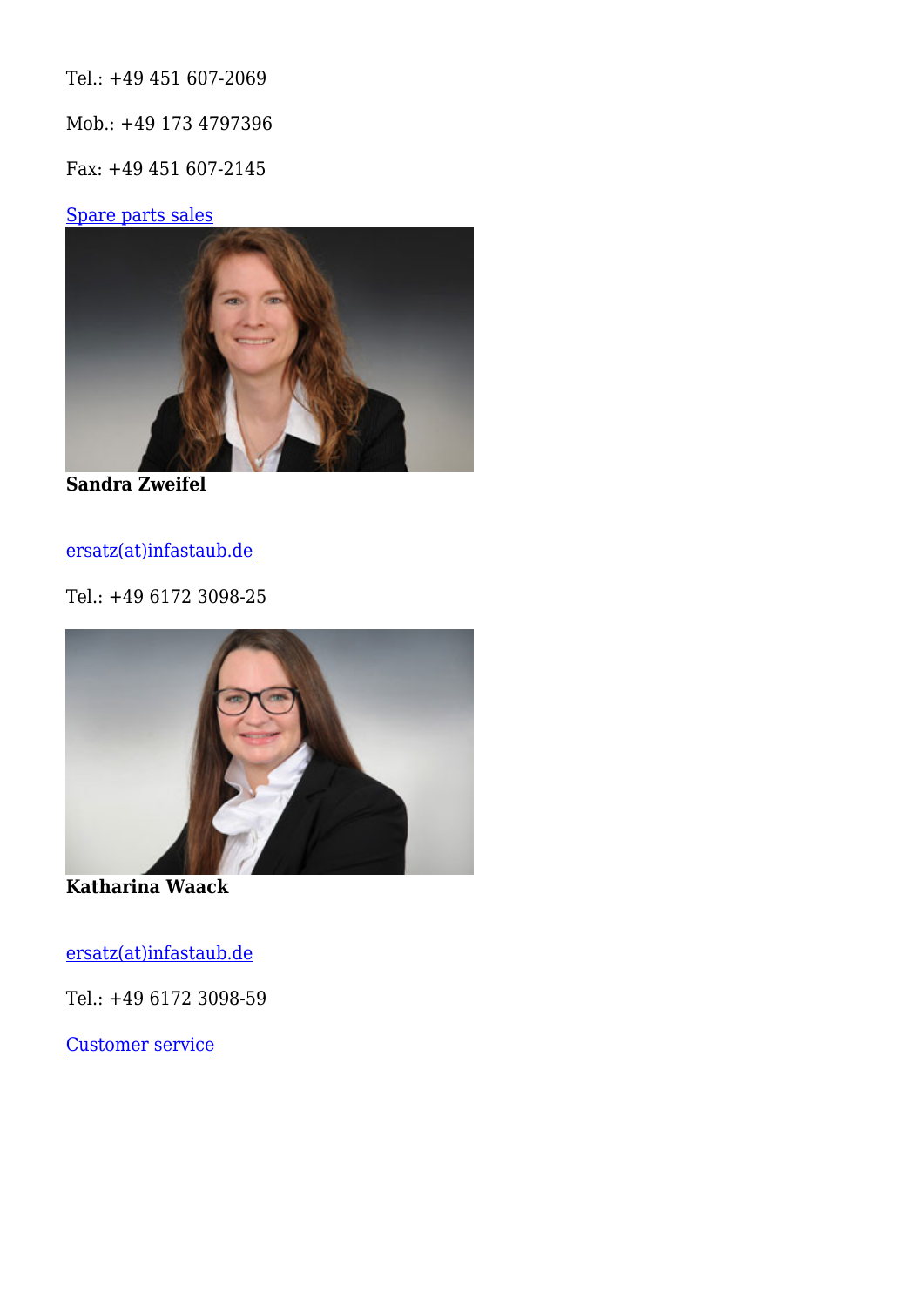

**Steffen Prinz**

[s.prinz\(at\)infastaub.de](https://www.infastaub.com/javascript:linkTo_UnCryptMailto()

Tel.: +49 6172 3098-19



**Stephan Ziegler**

[s.ziegler\(at\)infastaub.de](https://www.infastaub.com/javascript:linkTo_UnCryptMailto()

Tel.: +49 6172 3098-35

[Order management](#page--1-0)



**Klaus Schott, Dipl.-Ing. (FH)**

[k.schott\(at\)infastaub.de](https://www.infastaub.com/javascript:linkTo_UnCryptMailto()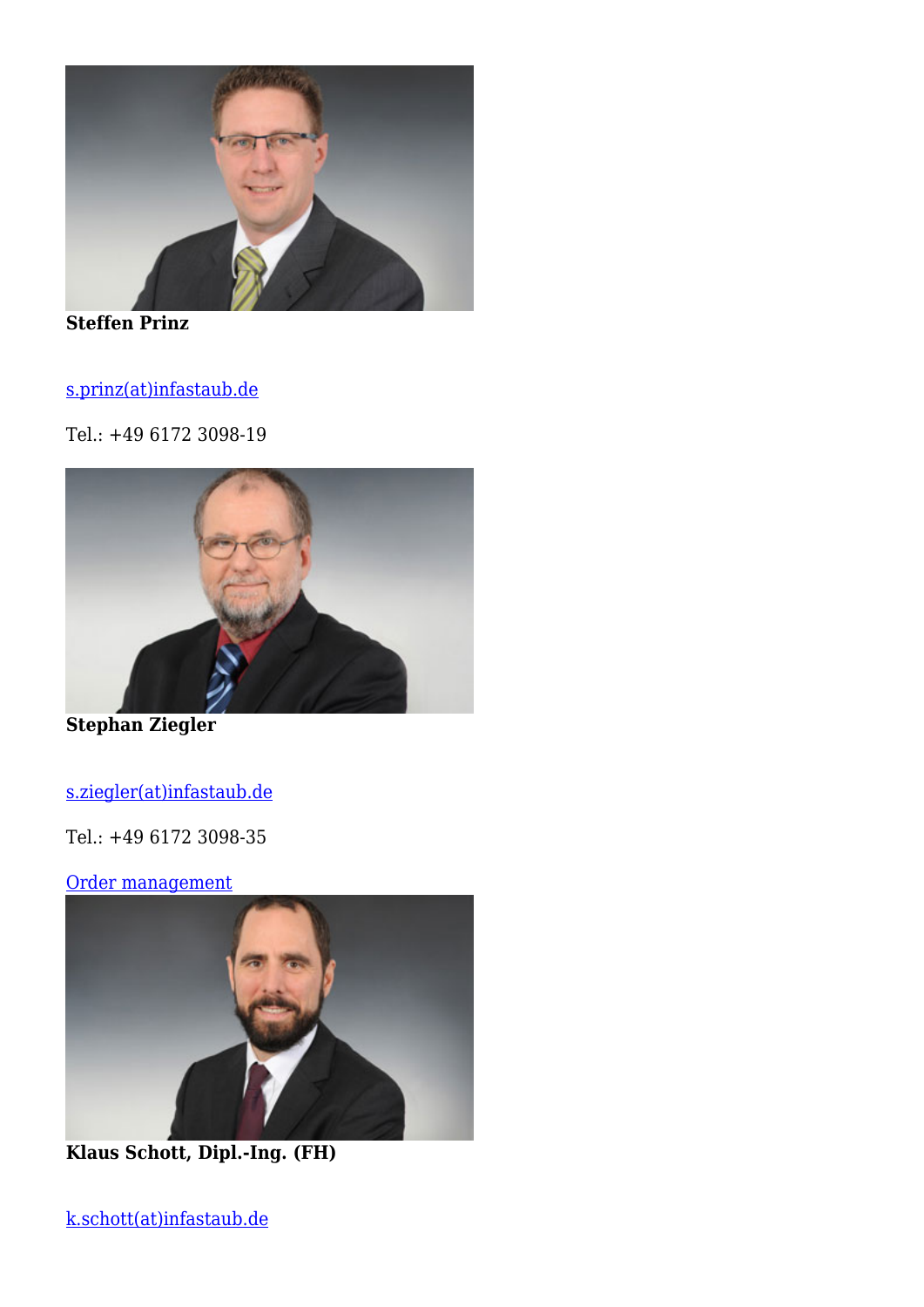### Tel.: +49 6172 3098-24

# **[Purchasing](#page--1-0)**



**Beate Stagno**

Head of Purchasing

# [b.stagno\(at\)infastaub.de](https://www.infastaub.com/javascript:linkTo_UnCryptMailto()

Tel.: +49 6172 3098-11

#### [Technical departement](#page--1-0)



**Stephan Löbig, Dipl.-Ing. (FH)**

Technical manager

[s.loebig\(at\)infastaub.de](https://www.infastaub.com/javascript:linkTo_UnCryptMailto()

Tel.: +49 6172 3098-38

**[Manufacturing](#page--1-0)**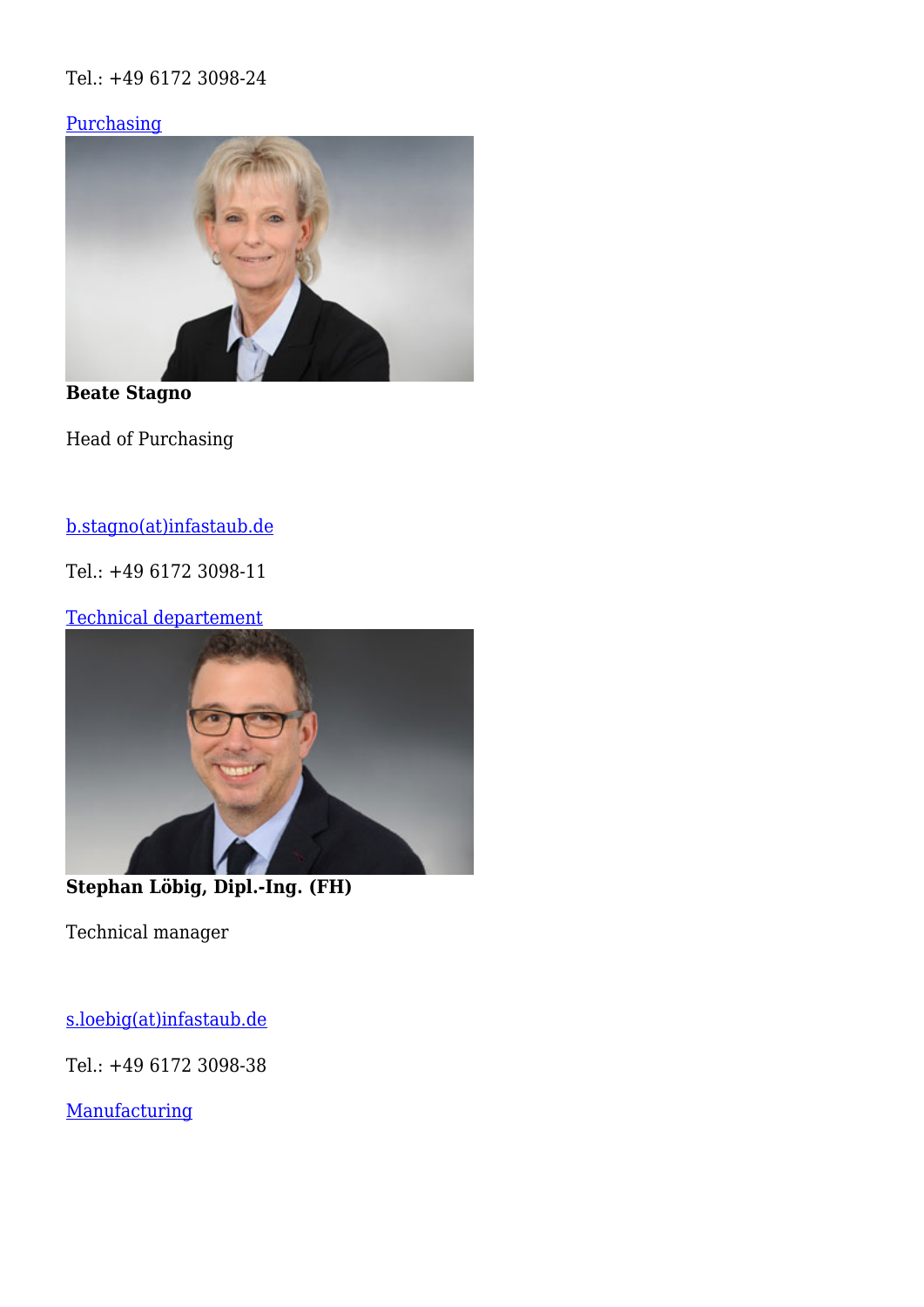

**Joachim Lamberti**

Head of manufacturing

[j.lamberti\(at\)infastaub.de](https://www.infastaub.com/javascript:linkTo_UnCryptMailto()

Tel.: +49 6172 3098-40

#### **[Documentation](#page--1-0) Dr. Oliver Fuß**

Head of Documentation

### [dokumentation\(at\)infastaub.de](https://www.infastaub.com/javascript:linkTo_UnCryptMailto()

Tel.: +49 6172 3098-55

# **Market place**

You find the market place for used filter units here.

# **Downloads**

You find all manuals PDF files [here](https://www.infastaub.com/service/downloads/).

# **Trade fairs**

You find all upcoming fair dates [here.](https://www.infastaub.com/company/infastaub-news/fair-dates/)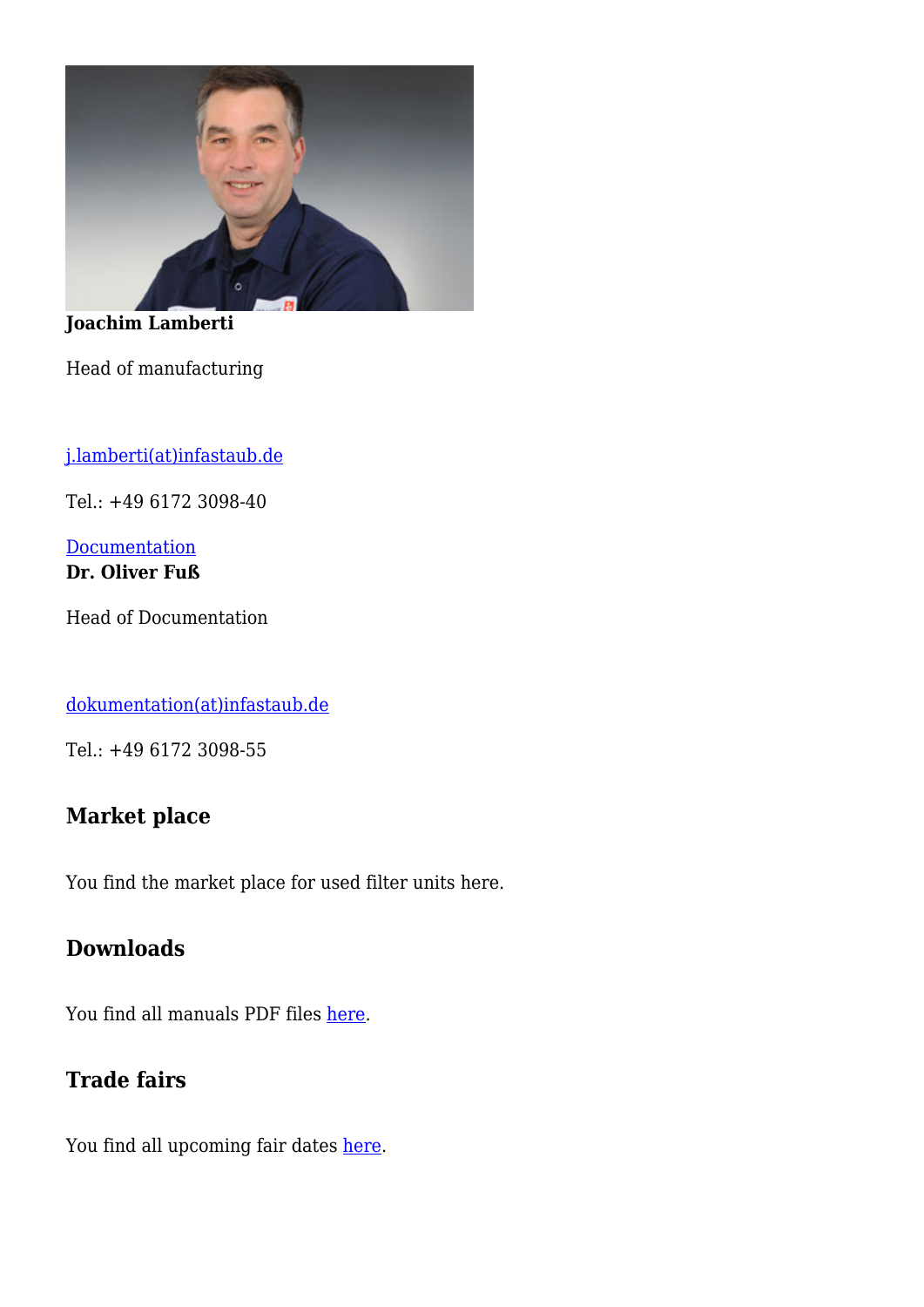# **Newsletter**

Sign up here for our **newsletterand** make sure to receive free tickets for our trade fairs.

### **Filter Units**

- [Pocket filter](https://www.infastaub.com/filter-units/pocket-filter/)
- [Cartridge filter](https://www.infastaub.com/filter-units/cartridge-filter/)
- [Bag filter](https://www.infastaub.com/filter-units/bag-filter/)
- [Pleated element filter](https://www.infastaub.com/filter-units/pleated-element-filter/)
- [HEPA filter](https://www.infastaub.com/filter-units/hepa-filter/)
- [Shaking filter](https://www.infastaub.com/filter-units/shaking-filter/)
- [Top filter](https://www.infastaub.com/filter-units/silo-top-filter/)
- [Special applications](https://www.infastaub.com/filter-units/special-applications/)

#### **Solutions**

- [Industries](https://www.infastaub.com/solutions/industries/)
- [Dedusting tablet production](https://www.infastaub.com/solutions/applications/dedusting-tablet-production/)
- [Dedusting sack emptying](https://www.infastaub.com/solutions/applications/dedusting-sack-emptying/)
- [Dedusting waste recycling](https://www.infastaub.com/solutions/applications/dedusting-waste-recycling/)
- [Dedusting production of baby food](https://www.infastaub.com/solutions/applications/dedusting-production-of-baby-food/)
- [Dedusting ship unloading](https://www.infastaub.com/solutions/applications/dedusting-ship-unloading/)
- [Silo dedusting](https://www.infastaub.com/solutions/applications/silo-dedusting/)
- [Dedusting steel production](https://www.infastaub.com/solutions/applications/dedusting-steel-production/)

### **After-Sales**

- [Service features](https://www.infastaub.com/service/service-features/)
- [Spare parts service](https://www.infastaub.com/service/spare-parts-service/)
- [News](https://www.infastaub.com/company/infastaub-news/news/)

### **Dust Removal Knowledge**

- [Encyclopaedia about dedusting](https://www.infastaub.com/knowledge-of-dust-removal/encyclopaedia-about-dedusting/)
- [Planning](https://www.infastaub.com/knowledge-of-dust-removal/encyclopaedia-about-dedusting/planning/)
- [Cleanable filter](https://www.infastaub.com/knowledge-of-dust-removal/encyclopaedia-about-dedusting/cleanable-filter/)
- [Depth filter](https://www.infastaub.com/knowledge-of-dust-removal/encyclopaedia-about-dedusting/depth-filter/)
- [Explosion protection](https://www.infastaub.com/knowledge-of-dust-removal/encyclopaedia-about-dedusting/explosion-protection/)
- [Filter media](https://www.infastaub.com/knowledge-of-dust-removal/encyclopaedia-about-dedusting/filter-media/)
- [Legal regulations](https://www.infastaub.com/knowledge-of-dust-removal/encyclopaedia-about-dedusting/legal-regulations/)
- [Glossary](https://www.infastaub.com/knowledge-of-dust-removal/glossary/)